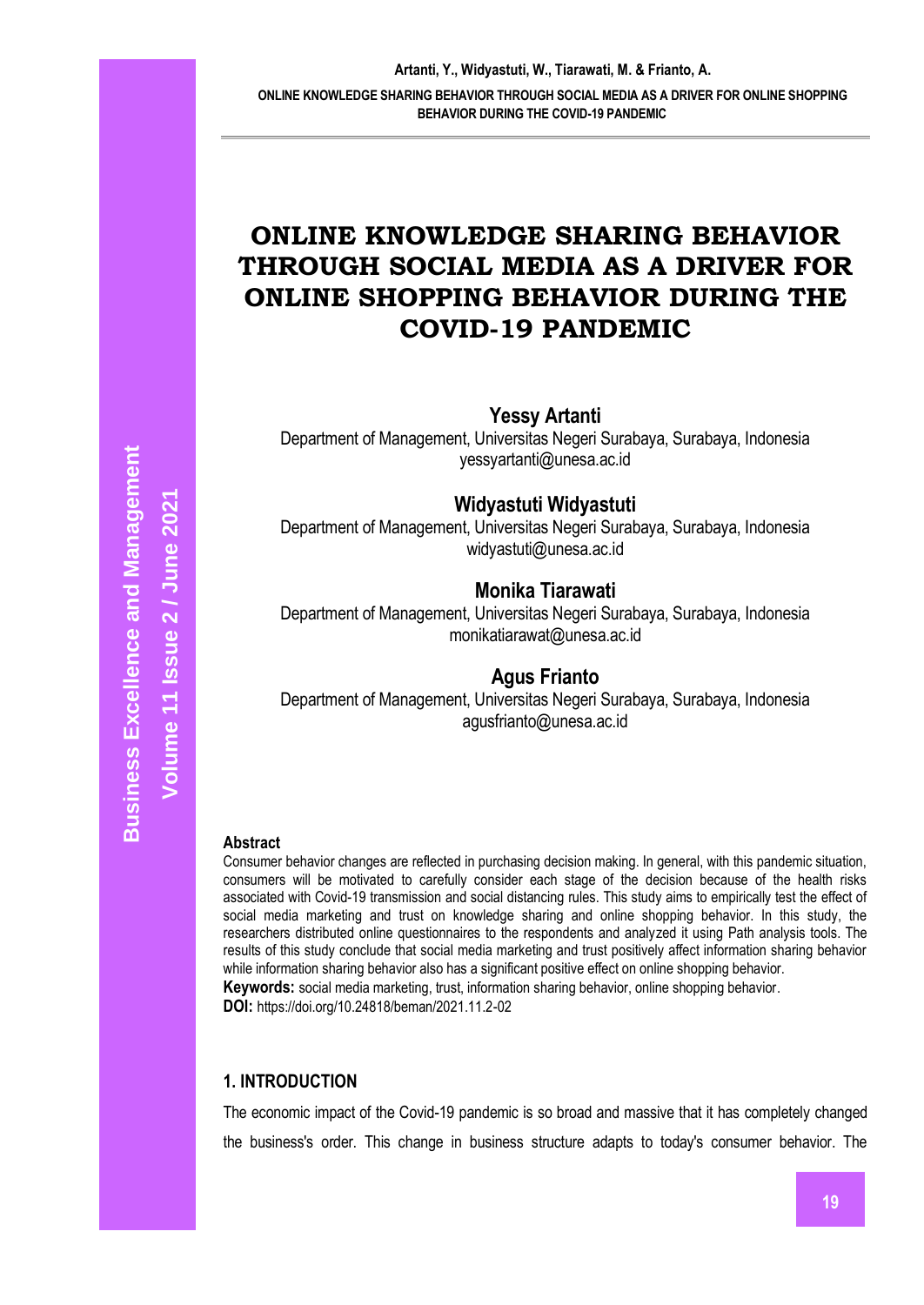purchase decision is one of consumer behavior that determines shopping behavior. Purchase decisions are a consumer response to the influence of the surrounding environment. Meanwhile, shopping behavior leads to online social media in line with the health advisories or protocols during the Covid-19 pandemic. Hence, consumers reduce shopping offline and use more for online shopping. With Covid-19 transmission, consumers are reluctant to visit and get food that consumers prefer to take away or buy it using delivery services. In a study released Wednesday (8/4), Nielsen said that since adopting the stay-at-home appeal to prevent the spread of Covid-19, around 30% of consumers plan to shop online more frequently. Nielsen's study also said that 80% of Indonesian consumers access information about Covid-19 through social media, followed by television news (77%), and online search engines (56%). These three mediums are the source of information most accessed by consumers to find out about the development of Covid-19. As digital technology develops, many companies use social media as a sales promotion tool and disseminating this information is called digital marketing. The means of digital marketing are display marketing, web banner advertising, social media marketing, and email advertising (Pawar, 2014). Social Media Marketing is one of the new and leading marketing efforts that aim to bring consumers as participants rather than observers (Toor et al., 2017). Marketing communications and advertising using social media have undergone a significant transformation over the last decade as new technologies make it more convenient for companies to contact customers (Hongcharu & Eiamkanchanalai, 2009). Social network marketing is part of Social Media Marketing (Kim & Ko, 2012). Social networking functions through specific social media sites that allow users to create their profiles, share information, interact and communicate with other users on the same site. (Kaplan & Haenlein, 2012). The social media that are currently developing are Facebook, Instagram and Twitter. Marketers use Social Media Marketing as a marketing tool because social media is prevalent among individuals. Today's marketing communications present new challenges and opportunities for companies to generate purchases, as people rely more on social media when making purchasing decisions. (Hinz et al., 2011).

In research conducted by (Toor et al., 2017) indicators to measure Social Media Marketing are (1) happy to use social media sites, (2) using social networking sites is fun, (3) the content of social media marketing is impressive, (4) it is easy to send opinions or comments on social networking sites. Meanwhile, (Saher et al., 2016) mentions indicators of Social Media Marketing, namely (1) achieved and (2) learning customer preferences.

The element of trust between people or consumers is also a significant thing to be concerned. Consumers, in the midst of fear and panic caused by the pandemic, are often suspicious of all information or marketing offers made online. Negative emotions are often felt by consumers in the midst of the Covid-19 virus pandemic. The role of social media, elements of trust and sharing of information to encourage safe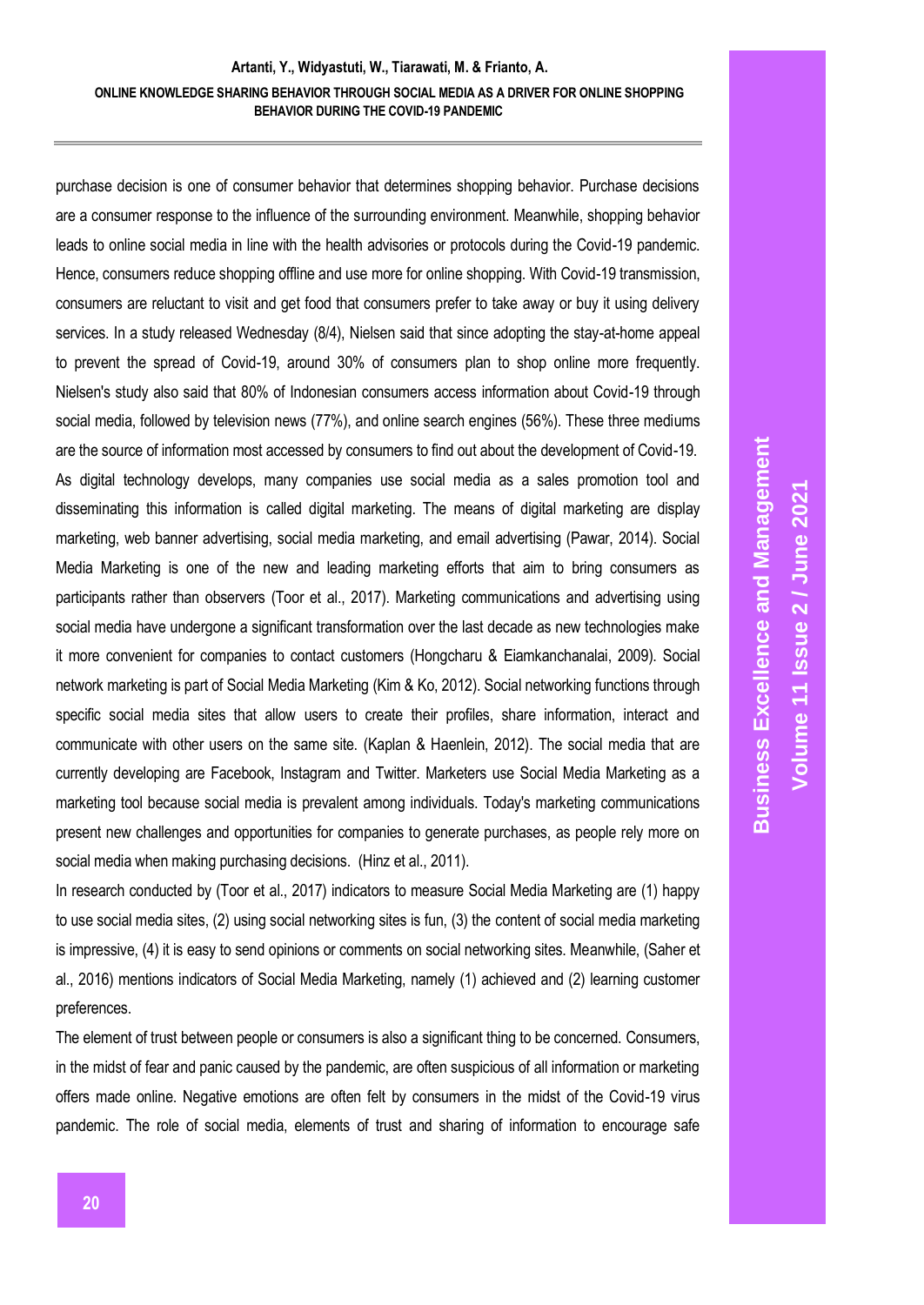shopping behavior is indispensable in this situation Individuals or consumers trust more information from their group or community and even share information. Sharing information as a member is included in the concept of knowledge sharing behavior. Knowledge sharing behavior can be done when there is interaction and communication between people. Nguyen (2020) revealed that there are three dimensions in online knowledge-sharing behavior which include knowledge donating, knowledge collecting and lurking. Knowledge sharing, especially online knowledge sharing, plays a crucial role in community. Meanwhile, Kim et al. (2020) shows that individuals with higher social skills, closer friendship, and creativity are more likely to encourage knowledge sharing in social networking services (SNS)-based communities.Therefore, this study aims to analyze more deeply how social media marketing, trust, and online knowledge sharing behavior influence online shopping behavior.in pandemic situation.

# **2. LITERATURE REVIEW**

#### **2.1. Social Media Marketing**

The development of social relations through communication in cyberspace is almost identical to the stages of social relations as it should be in the real world. Although there are some differences, the steps in social media are represented by several media systems that replace the role of verbal and nonverbal communication such as text, graphics, images, audio, and video. Nevertheless, there are no direct instructions relating to internet users such as facial expressions, gestures, voice intonation, appearance, or physicality from other users invited to communicate. It is challenging to interpret statements and responses from other users. (Walther, 2006).

The development of social media has an impact on personal and organizational ways of communicating. The advent of Web 2.0 enabled people to build a business and social relationships and share knowledge. Marketing through social media usually important around creating content that grabs attention and encourages readers to share with their social networks. Social media is a platform that is easily accessible to anyone. Even today, someone regardless of the company's role and control can create their content that is interesting and seen by many (Zarrella, 2010). Social media is media designed to facilitate interactive or two-way social interaction. Social media based on internet technology has changed the pattern of disseminating knowledge from one to many audiences (Paramitha, 2011). Social media can take many forms, including internet forums, message boards, weblogs, podcasts, pictures, and videos.

Social media marketing is a form of direct or indirect marketing used to build awareness, recognition, memory, and action for brands, businesses, products, people, or other parties. It is carried out using social Web tools, such as sharing blogging, microblogging, social networking, social bookmarking, and content (Gunelius, 2011). According to Gunelius (2011), the most common goals of social media are (1)

**Volume 11 Issue**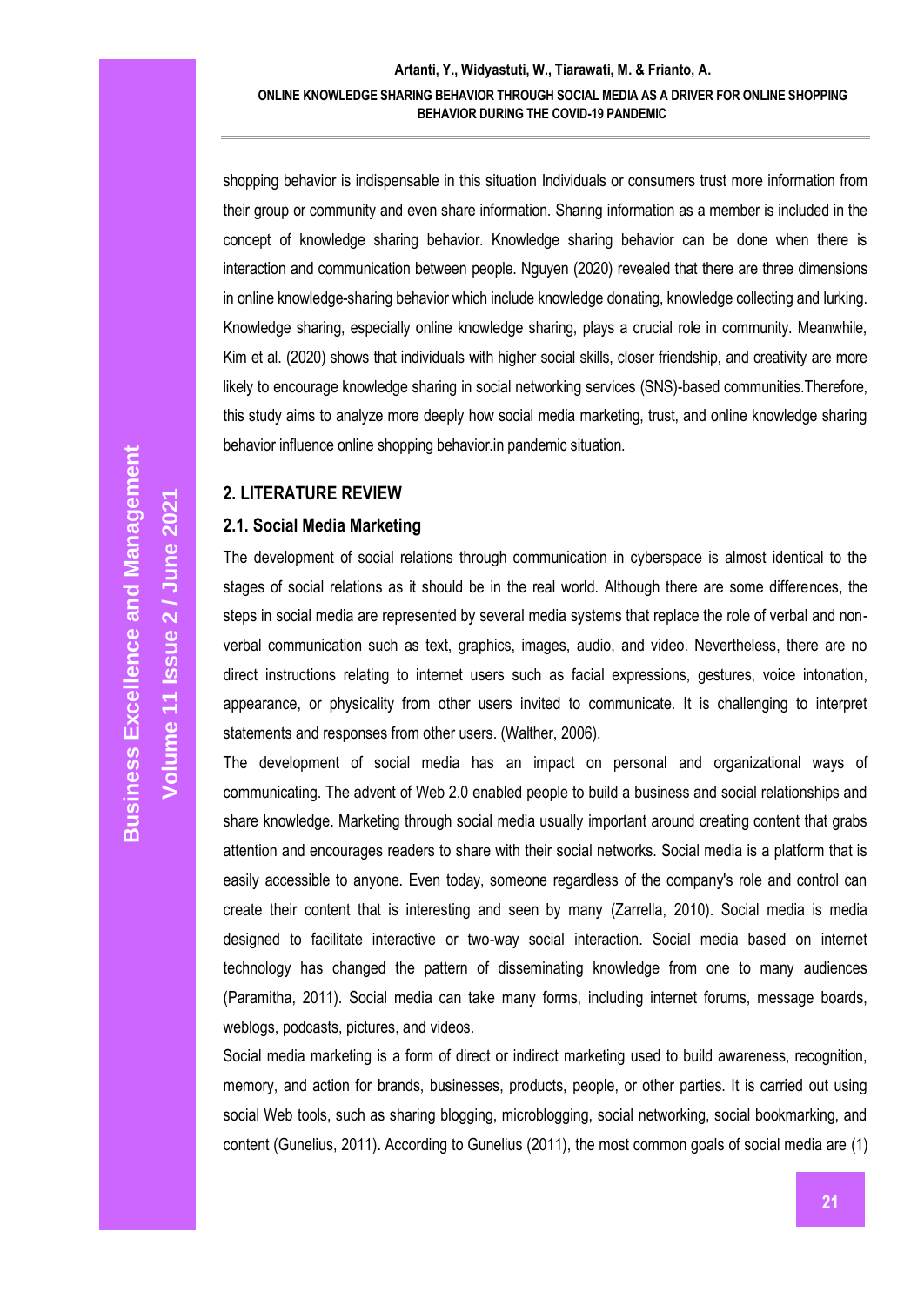building relationships, (2) building brands, (3) publicity, (4) promotion, and (5) market research. Next, (Gunelius, 2011) also states that there are four pillars of social media marketing: reading, creating, sharing, and discussing.

# **2.2. Trust**

Trust is a complex phenomenon, and multiple dimensions of trust operate at various levels of analysis in organizational settings (McAllister, 1995; McKnight et al., 1998; Ring & van de Ven, 1994; Tsai & Ghoshal, 1998). However, in its development, trust has been studied in various online contexts. The results show that trust lies in the level of ability, willingness, and integrity of others, which is related to the desire to give and receive information (Ridings et al., 2002) and improved performance in the group (Jarvenpaa et al., 1998). Furthermore, Chiu et al., 2006 and Chow & Chan, 2008 stated that trust is an individual's belief and expectations that community members can behave consistently by following the norms and principles that apply in the online community.

Social trust is one of the significant determinants of knowledge sharing in online communities (Lin et al., 2009). In an online community, trust between members is seen as a typical attitude towards other online community members. This concept reflects the relationship between members' depth and scope and can cause members to repeatedly visit the same community (Wu et al., 2010). Online communities generally do not have special rules so that it requires all members to behave in general as expected in their social environment (Zhang et al., 2010). Therefore, trust is the most basic subjective alternative to establish a more friendly atmosphere of relationships in online communities.

The trust literature provides sufficient evidence that trusting relationships have led to a greater exchange of knowledge: when trust exists, people are more willing to provide useful knowledge (Levin & Cross, 2004). According to Mayer et al., 1995, trust means the willingness of a party to be vulnerable to another party's actions. There are three research streams on trust: personality-based trust, institutionalbased trust, and cognition-based trust, which partly explain trust (McKnight et al., 1998). Each stream of research includes several factors: personality-based factors, institution-based factors and cognitionbased factors, which influence trust.

# **2.3. Online Knowledge Sharing Behavior**

Online knowledge sharing behavior is unseparated from knowledge sharing activities. The presence of the internet through social media facilitates the speed of activities to share knowledge at any time. Networks and social interactions are increasingly bonded to the sharing of knowledge. There are doubts among researchers about the role of online knowledge sharing behavior through social interactions using social media (Ma & Chan, 2014). Through their research, Ma & Chan, 2014 examined the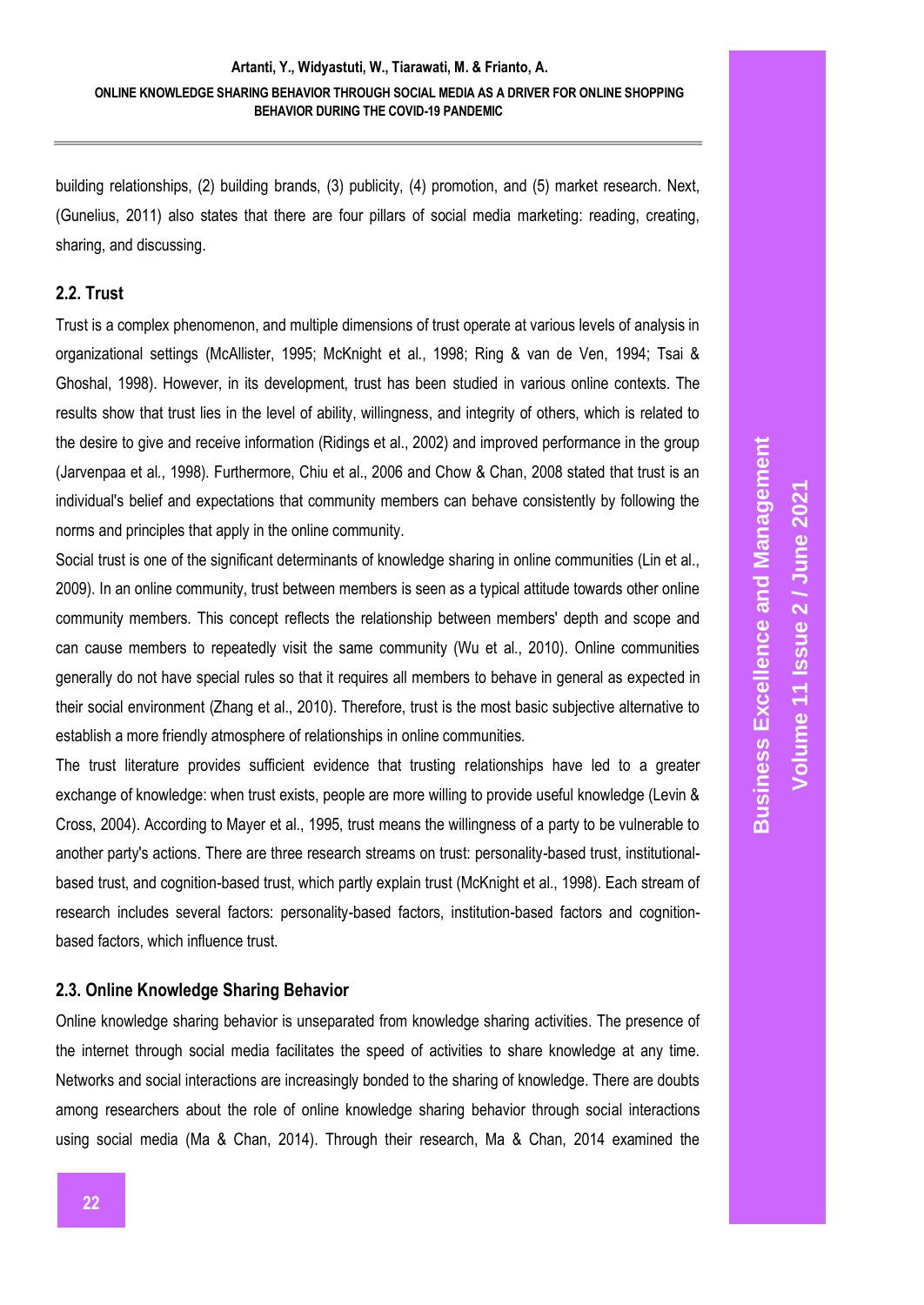motivations for online knowledge sharing behavior: perceived online attachment motivation, perceived online relationship commitment, and altruism.

Referring to the four pillars of social media marketing proposed by Gunelius, 2011, sharing online content has two primary forms. First, sharing interesting and useful content found online during reading (first pillar). Using blog posts contains useful tips might help customers. Second, sharing the content created (second pillar). For example, the company was updating presentations through slide shares, videos on YouTube, and Flickr's images. This activity is still included in this activity, namely sharing content to publish online through social media tools, publishing a post on a blog, sharing via Twitter, and communicating through social networks.

Share is an essential measure of viral marketing success, especially on social networking sites and refers to the rate at which users exchange, distribute and receive content (Kietzmann et al., 2011). In the form of social relationships, sharing behavior often involves exchanging content and knowledge between people. In some cases, sharing behavior is often associated with relationships between people (Engeström, 2001). Many terms have the same meaning as the online knowledge sharing behavior. (Atherley, 2011) states that online knowledge sharing behavior is the same as engagement, which means a sharing activity in a group. In social media, engagement activities are shown only through all activities that occur in the online environment. Furthermore, (Siefert et al., 2009) said that engagement is about feelings and emotions. Emotional engagements are positively correlated with the amount of content uploaded, viewed, and comments given.

Several previous studies have examined the factors that influence the sharing viral messages and commercial emails (De Bruyn & Lilien, 2008; Dobele et al., 2007; Phelps et al., 2004). These studies have identified several essential factors motivating someone to pass several written and commercial viral messages via email, namely, social advantages, self-enrichment, entertainment (amusement), and friends' attachment.

Based on the description, the hypotheses in this study are:

H1: Social media marketing will have a positive effect on online knowledge sharing behavior

H2: Trust will have a positive effect on online knowledge sharing behavior

H3: Online knowledge sharing behavior will have a positive effect on online shopping behavior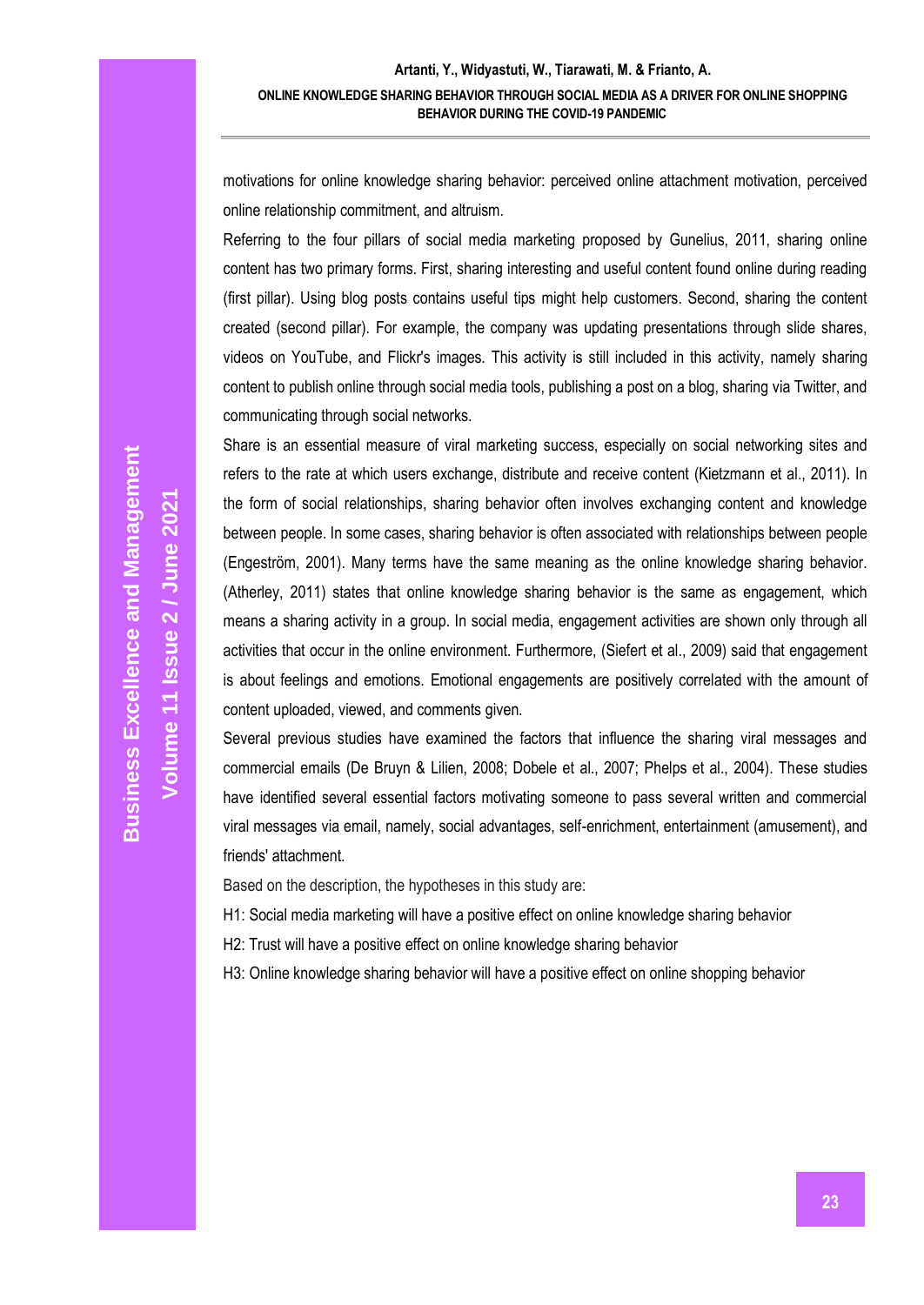#### **Artanti, Y., Widyastuti, W., Tiarawati, M. & Frianto, A.**

#### **ONLINE KNOWLEDGE SHARING BEHAVIOR THROUGH SOCIAL MEDIA AS A DRIVER FOR ONLINE SHOPPING BEHAVIOR DURING THE COVID-19 PANDEMIC**



**FIGURE 1. RESEARCH MODEL**

Source: Authors' research

# **3. METHODOLOGY**

This research is a conclusive research that aims to obtain evidence of a causal relationship between marketing through social media and trust in online knowledge sharing behavior and its impact on online shopping behavior. The data collection method is survey method by distributing questionnaires to 200 respondents. Online questionnaires were distributed from May to June 2020. Researchers' efforts to increase the respondent's response (response rates) in this study included not including the identity of the respondent's name. Respondents were asked to respond to statements following their feelings and experiences in carrying out activities related to the research variables. The respondents were unremunerated for their answers. The variables in this study were measured by several statement items using a 5 (five) point Likert scale from 1 (strongly disagree) to 5 (strongly agree). The items of each variable include:

#### **3.1. Social Media Marketing**

The indicator used to measure social network marketing or social network marketing in this study is to use the hand from Toor et al., 2017 and Kim & Ko, 2012 which has been adjusted to the research object. Examples of items are "I like to use social networking sites to increase my knowledge of products, services and brands" and "I am satisfied with the social network marketing of a brand that I follow."

# **3.2. Trust**

Measurement of trust indicators using items developed by Chiu et al., 2006 consists of 5 items. Examples of items are "Members on my academic social network will not take advantage of others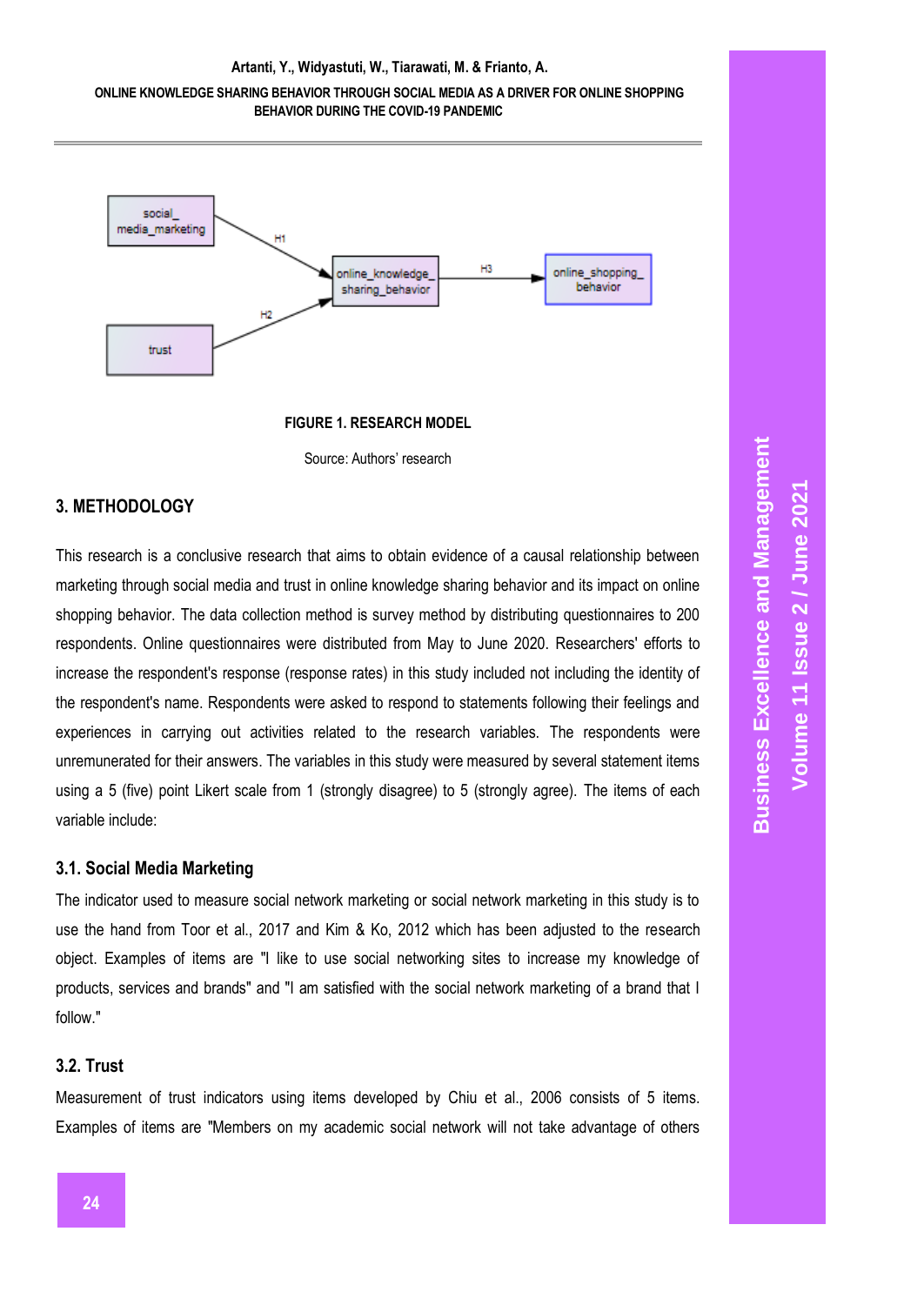despite opportunities" and "Members on my academic social network will always keep the promises they make to each other"

# **3.3. Online Knowledge Sharing Behavior**

Measurement of social interaction bond indicators using items developed by (Chiu et al., 2006) consists of 4 items. Examples of items are "the knowledge shared by members of my academic social network is accurate" and "knowledge shared by members of my academic social network is complete."

# **3.4. Online Shopping Behavior**

Measuring online shopping behavior using items developed by (Masoud, 2013) which consists of 4 items. Examples of items are "Shopping online is easy to do" and "I shop online to buy products that are not easily available offline."

The following are the statement items in this study.

| Increase knowledge                                                                                       | (Toor et al., 2017) |
|----------------------------------------------------------------------------------------------------------|---------------------|
| Social media<br>I feel social media marketing can increase my                                            | and (Kim & Ko,      |
| marketing<br>knowledge.                                                                                  | 2012)               |
| I feel marketing on social media can add to my                                                           |                     |
| knowledge.                                                                                               |                     |
| Interesting                                                                                              |                     |
| I feel social media marketing is interesting                                                             |                     |
| I feel social media marketing is not boring.                                                             |                     |
| Interaction                                                                                              |                     |
| I find it is easy to exchange opinions with others on                                                    |                     |
| social media marketing.                                                                                  |                     |
| I find it is easy to share information with other users                                                  |                     |
| through marketing on social media.                                                                       |                     |
| <b>Entertainment</b>                                                                                     |                     |
| I find it is easy to spend my time visiting marketing                                                    |                     |
| on social media.                                                                                         |                     |
| I find it is amusing when I look at marketing on social                                                  |                     |
| media.                                                                                                   |                     |
| I think it is great to visit marketing on social media.                                                  |                     |
| <b>Trend</b>                                                                                             |                     |
| I think uploads in marketing on social media follow                                                      |                     |
| the current developments.                                                                                |                     |
| I think uploads in marketing on social media follow                                                      |                     |
| the tastes of social media followers.                                                                    |                     |
| <b>Trust</b><br>I believe the members of my community will always<br>try to help if I face difficulties. | (Chiu et al., 2006) |

### **TABLE 1. MEASUREMENT ITEMS FOR RESEARCH VARIABLES**

**Volume 11 Issue** 

**2 / June 2021**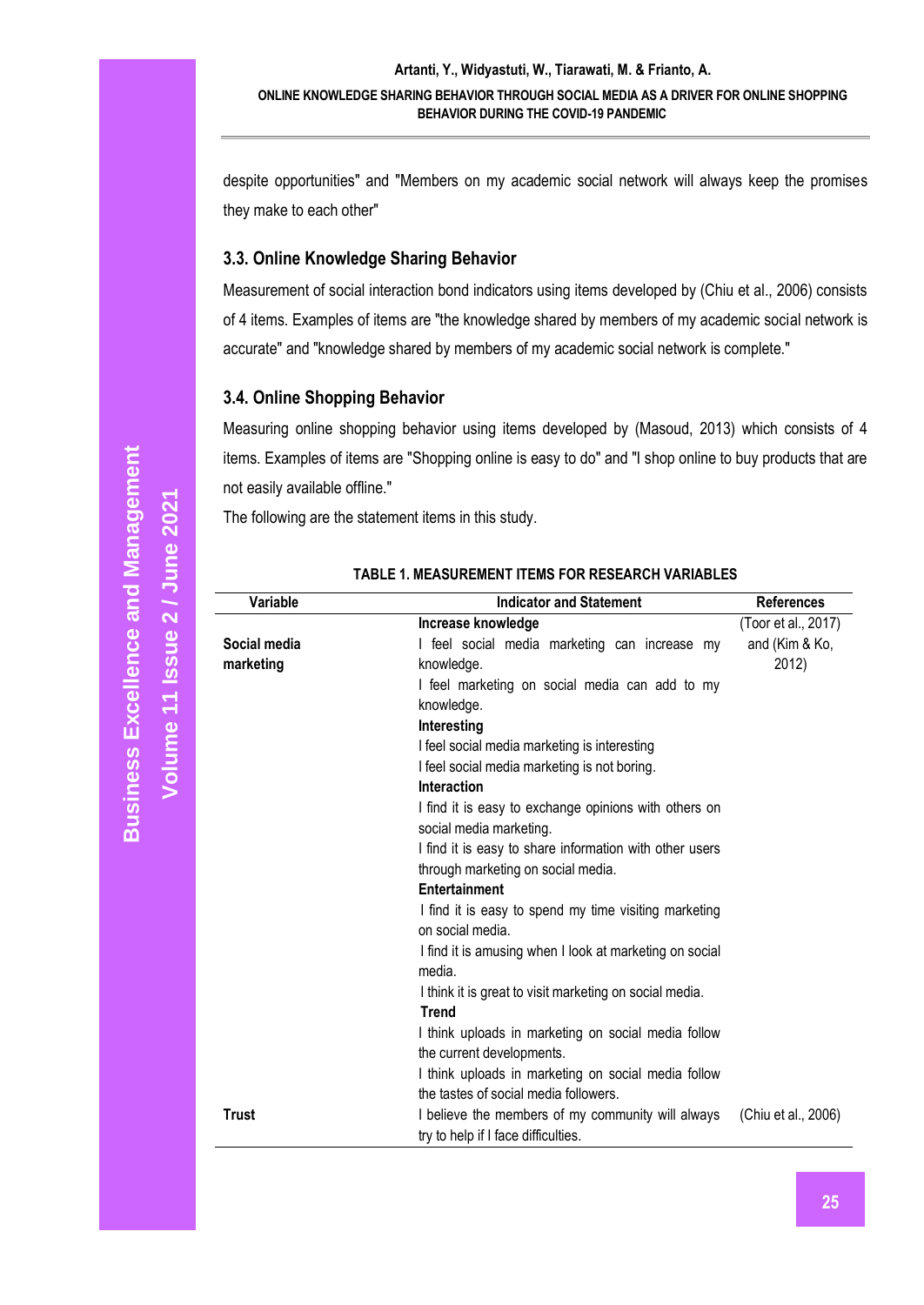|                        | I believe members of my community will always<br>stretch out a hand if I need it. |                |
|------------------------|-----------------------------------------------------------------------------------|----------------|
|                        | believe my community members behave<br>$\mathbf{I}$                               |                |
|                        | consistently in the community.                                                    |                |
|                        | I believe my community members can keep their                                     |                |
|                        | promises as conveyed in the community.                                            |                |
|                        | I trust the members of my community always to be                                  |                |
|                        | honest with each other.                                                           |                |
| Online                 | The knowledge shared by my social network (Chiu et al., 2006)                     |                |
| knowledge              | members is accurate.                                                              |                |
| sharing                | The knowledge shared by members of my social                                      |                |
| behavior               | network is complete.                                                              |                |
|                        | The knowledge shared by members of my social                                      |                |
|                        | network is reliable.                                                              |                |
|                        | Knowledge shared by members of my social<br>networks on time                      |                |
| <b>Online shopping</b> | I buy products through online sites/media according                               | (Masoud, 2013) |
| behavior               | to my needs.                                                                      |                |
|                        | Before I shop through online sites/media, I look for                              |                |
|                        | information about online sites/media.                                             |                |
|                        | Shopping online is an alternative option to meet my                               |                |
|                        | needs.                                                                            |                |
|                        | I believe buying through online sites/media is the                                |                |
|                        | right decision.                                                                   |                |
|                        |                                                                                   |                |

Source: author

# **4. RESULTS**

# **4.1. Respondent Characteristics**

The online questionnaires were distributed to 200 respondents with an age range of 20 - 60 years. Table 2 presents the descriptions of the respondent characteristics in this study.

| TABLE 2. RESPONDENT CHARACTERISTICS |
|-------------------------------------|
|-------------------------------------|

| Characteristic | Category              | Amount | Percentage (%) |
|----------------|-----------------------|--------|----------------|
| Age            | 20-30 years-old       | 49     | 24.5%          |
|                | 31-40 years-old       | 83     | 41.5%          |
|                | 41-50 years-old       | 56     | 28%            |
|                | 51-60 years-old       | 12     | 6%             |
| Occupation     | Housewife             | 50     | 25%            |
|                | Private sector-worker | 89     | 44.5%          |
|                | Civil servant         | 26     | 13%            |
|                | Entrepreneur          | 35     | 17.5%          |
| Total          |                       | 200    | 100%           |
|                | Source: author        |        |                |

**Business Excellence and Management Business Excellence and Management** Volume 11 Issue 2 / June 2021 **Volume 11 Issue 2 / June 2021**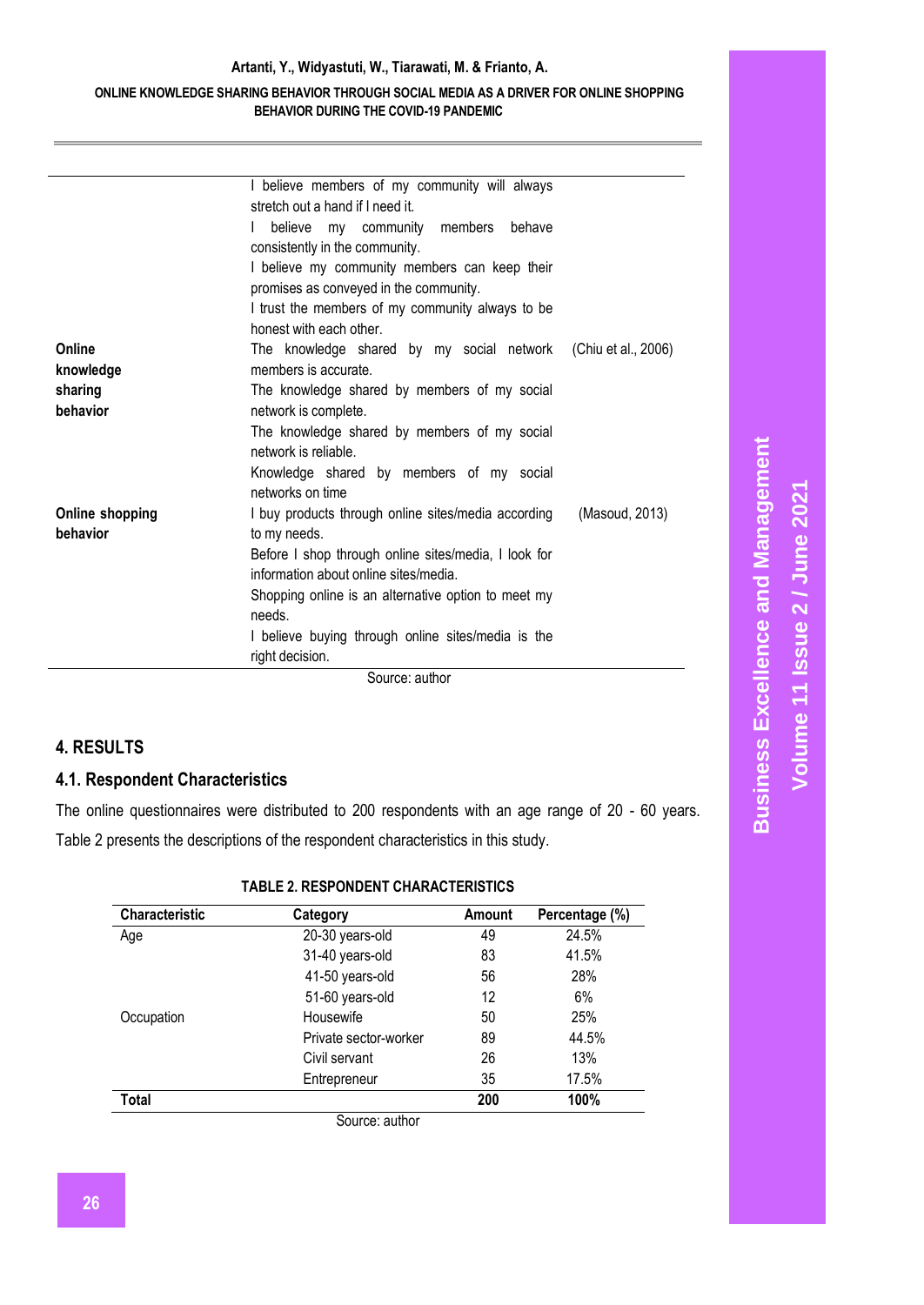Table 2 reveals that most of the respondents are aged 31 - 40 years, and the majority work as private employees. As for the social media or marketplaces that they often visit for various purposes, they are as follows at Table 3. Table 3 shows that the most frequently used or visited social media or marketplaces consecutively are: Shopee, WhatsApp, Instagram, Tokopedia, Facebook, Lazada, and Bukalapak. In filling out the questionnaire for this item, respondents can answer more than 1 (one) social media or marketplace used.



Source: author

# .**4.2. Validity and Reliability Test**

This study's validity test was carried out by looking at the correlation value between items and the total value. If r count> r table is positive, then the item or statement or indicator can be declared valid (Sekaran & Bougie, 2010). In this study, the r table used was 0.3610. If r count> 0.3610 the statement item can be said to be valid and can be continued to the next stage. Meanwhile, reliability testing in this study was carried out by looking at the Cronbach's Alpha value, where the value must be greater than 0.70 (Sekaran & Bougie, 2010).

| TABLE 4. VALIDITY AND RELIABILITY TEST RESULT |  |  |  |  |  |  |  |
|-----------------------------------------------|--|--|--|--|--|--|--|
|-----------------------------------------------|--|--|--|--|--|--|--|

| Variable                                        | <b>Indicator and Statements</b>                            | <b>Coefficient Correlation</b> |
|-------------------------------------------------|------------------------------------------------------------|--------------------------------|
| Social Media Marketing (Cronbach Alpha = 0.932) |                                                            |                                |
|                                                 | I feel marketing on social media can increase my knowledge | 0,837                          |
|                                                 | I feel marketing on social media can add to my knowledge   | 0,808                          |
|                                                 | I find marketing on social media interesting               | 0.794                          |

**Volume 11 Issue** 

**2 / June 2021**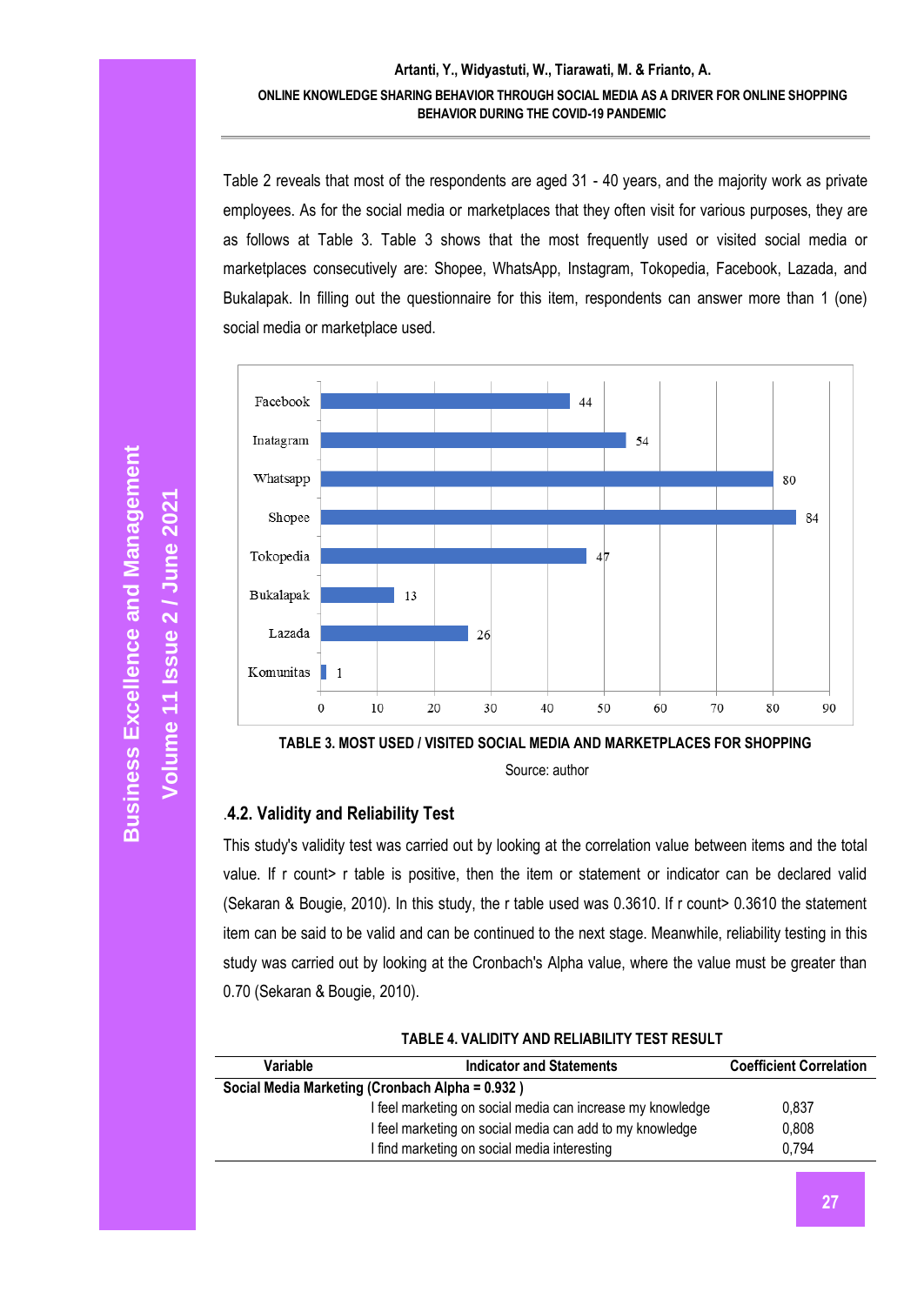#### **Artanti, Y., Widyastuti, W., Tiarawati, M. & Frianto, A.**

#### **ONLINE KNOWLEDGE SHARING BEHAVIOR THROUGH SOCIAL MEDIA AS A DRIVER FOR ONLINE SHOPPING BEHAVIOR DURING THE COVID-19 PANDEMIC**

|                                | I feel that marketing on social media is not boring             | 0,837 |
|--------------------------------|-----------------------------------------------------------------|-------|
|                                | I find it is easy to exchange opinions with others on social    | 0,592 |
|                                | media marketing                                                 |       |
|                                | I find it is easy to share information with other users through | 0,794 |
|                                | marketing on social media                                       |       |
|                                | I find it is easy to spend my time visiting marketing on social | 0,767 |
|                                | media                                                           |       |
|                                | I find it is amusing when I look at marketing on social media   | 0,767 |
|                                | I think it is great to visit marketing on social media          | 0,797 |
|                                | I think social media marketing contents follow the current      | 0,797 |
|                                | developments                                                    |       |
|                                | I think social media marketing contents follow the tastes of    | 0,808 |
|                                | its followers                                                   |       |
| Trust (Cronbach Alpha = 0.869) |                                                                 |       |
|                                | I believe members of my community will always try to help if    | 0,799 |
|                                | I face difficulties                                             |       |
|                                | I believe members of my community will always stretch out a     | 0,859 |
|                                | hand if I need it                                               |       |
|                                | I believe my community members behave consistently in the       | 0,935 |
|                                | community                                                       |       |
|                                | I believe my community members can keep their promises          | 0,905 |
|                                | as conveyed in the community                                    |       |
|                                | I trust members of my community always to be honest with        | 0,819 |
|                                | each other                                                      |       |
|                                | Online knowledge sharing behavior (Cronbach Alpha = 0.853)      |       |
|                                | The knowledge shared by my social network members is            | 0,883 |
|                                | accurate                                                        |       |
|                                | The knowledge shared by members of my social network is         | 0,863 |
|                                | complete                                                        |       |
|                                | The knowledge shared by members of my social network is         | 0,772 |
|                                | reliable                                                        |       |
|                                | Knowledge shared by members of my social networks on            | 0,808 |
|                                | time                                                            |       |
|                                | Online shopping behavior (Cronbach Alpha = 0.725)               |       |
|                                | I buy products through online sites/media according to my       | 0,813 |
|                                | needs                                                           |       |
|                                | Before I shop through online sites/media, I look for            | 0,748 |
|                                | information about online sites/media                            |       |
|                                | Shopping online is an alternative option to meet my needs       | 0,808 |
|                                | I believe buying through online sites/media is the right        | 0,612 |
|                                | decision                                                        |       |

Source: Data processed by authors

Based on table 4, it can be seen that all statement items are valid because r count> r table (0.3610). Likewise, the reliability test, all items have a value> 0.70 (Sekaran & Bougie, 2010) so that the statement items can be said to be reliable. Thus, all statement items can be used as benchmarks for

**Business Excellence and Management Business Excellence and Management** Volume 11 Issue 2 / June 2021 **Volume 11 Issue 2 / June 2021**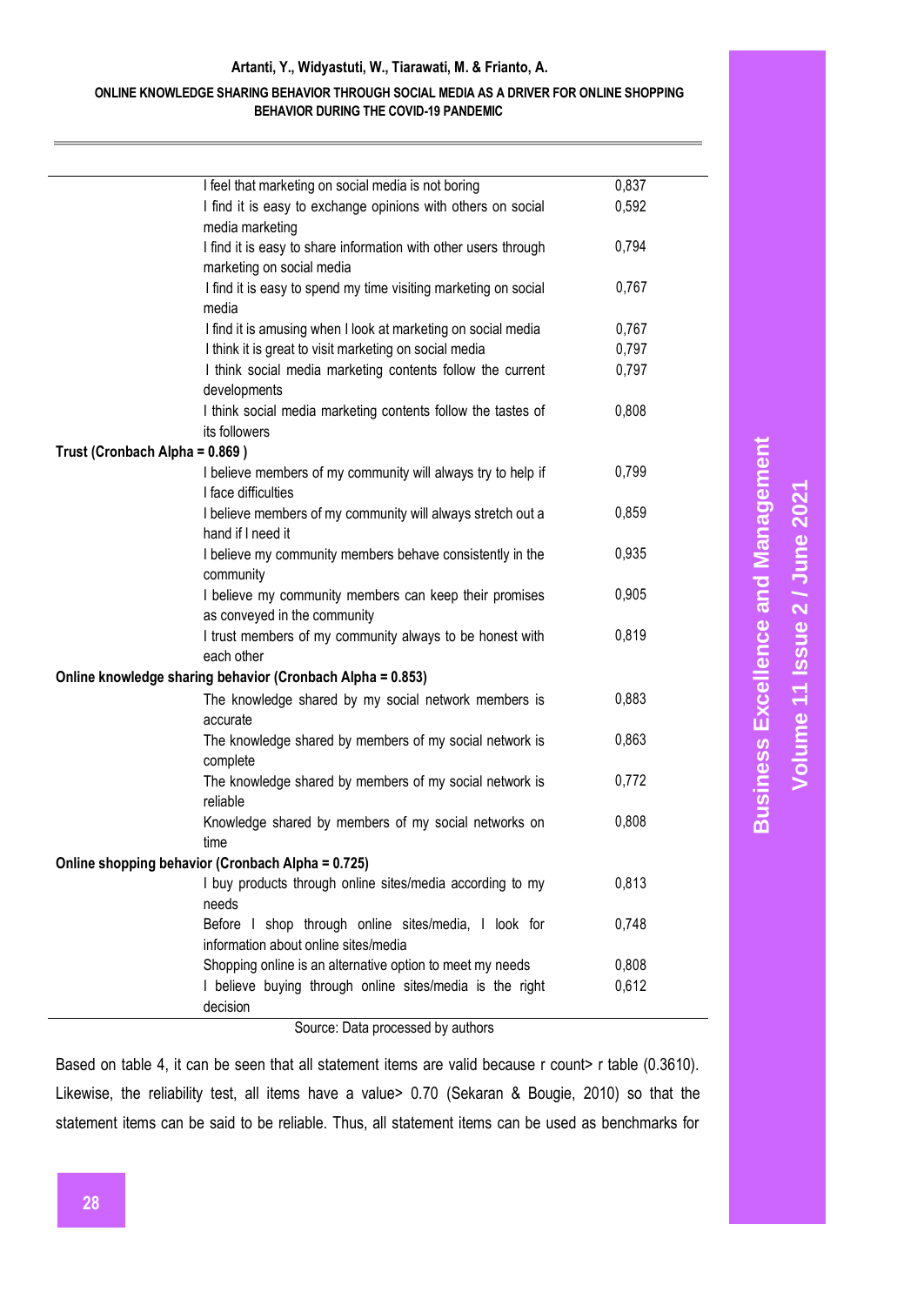social media marketing and trust in online shopping behavior with online knowledge sharing behavior as a mediating variable.

# **4.3. Model Feasibility Test**

A model feasibility test is used to evaluate the model's suitability through various criteria of goodness of fit multiple correlations (R2). The coefficient of determination (R2) is one of the references in testing a model's feasibility or accuracy. The coefficient of determination is defined as how strong the independent variable's ability to explain the dependent variable.

|                                            | <b>Estimate</b> |  |  |
|--------------------------------------------|-----------------|--|--|
| 0.149<br>Online knowledge sharing behavior |                 |  |  |
| Online shopping behavior<br>0.089          |                 |  |  |
| Source: Data processed by authors          |                 |  |  |

**TABLE 5. MODEL FEASIBILITY TEST**

Table 5 shows that the coefficient of determination ( $R^2$ ) of social media marketing and trust ( $R^2$ ) is 0.149, meaning that the influence of the variable online knowledge sharing behavior due to social media marketing variables and trust is 14.9%. While the coefficient of determination  $(R^2)$  of social media marketing and trust on online shopping behavior (R<sup>2</sup>) is 0.089, the influence of social media marketing variables and trust and online knowledge sharing behavior on online shopping behavior is 8.9%.

# **4.4. Hypothesis Testing Result**



**FIGURE 2. PATH ANALYSIS RESULT** Source: Data processed by authors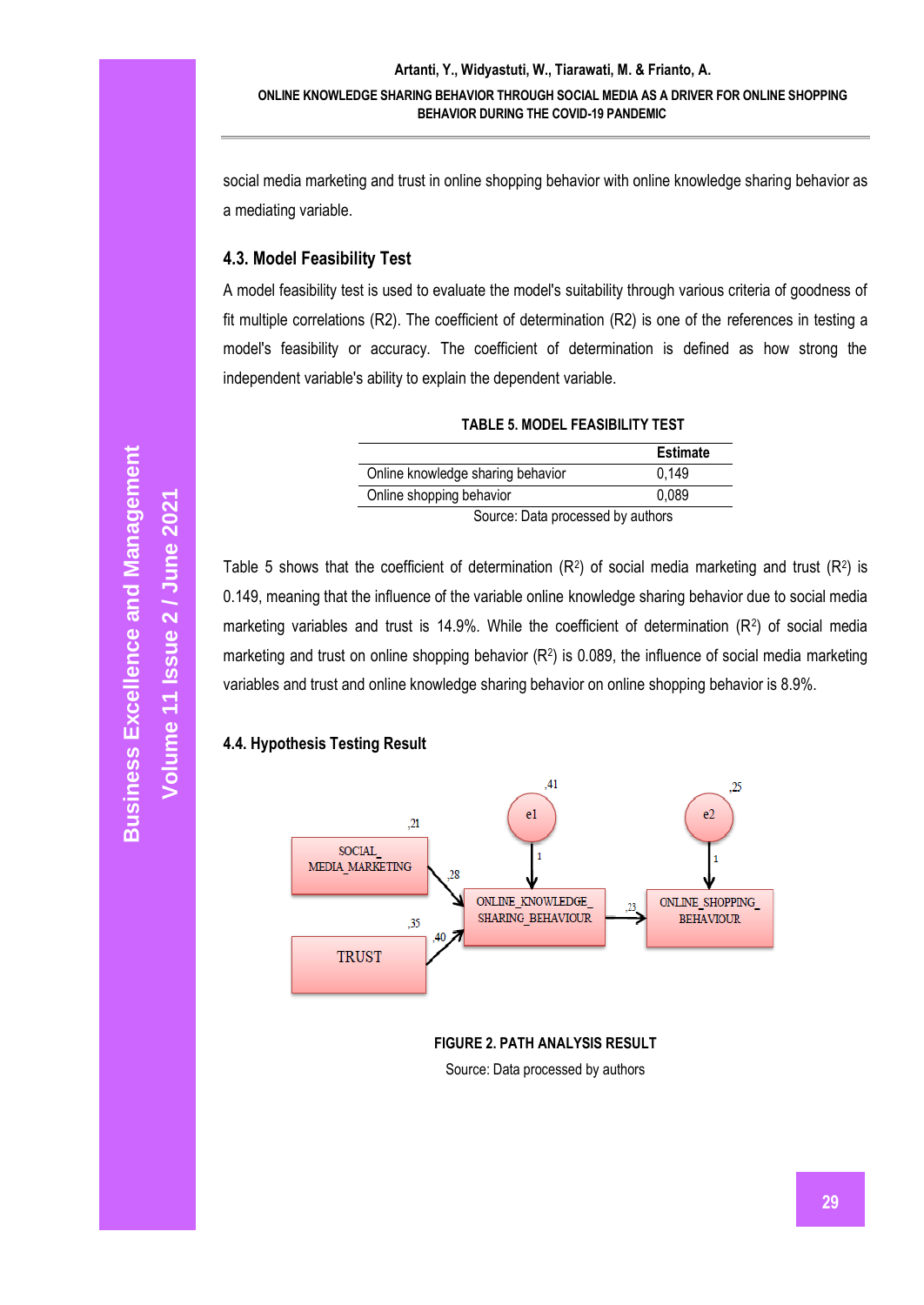#### **ONLINE KNOWLEDGE SHARING BEHAVIOR THROUGH SOCIAL MEDIA AS A DRIVER FOR ONLINE SHOPPING BEHAVIOR DURING THE COVID-19 PANDEMIC**

| <b>TABLE 6. STANDARDIZED REGRESSION WEIGHTS</b>                             |          |       |       |  |  |
|-----------------------------------------------------------------------------|----------|-------|-------|--|--|
|                                                                             | Estimate | CR    | P     |  |  |
| Social media marketing $\rightarrow$ Online<br>knowledge sharing behavior   | 0,281    | 2,34  | 0,019 |  |  |
| Trust $\rightarrow$ Online knowledge sharing<br>behavior                    | 0.397    | 4,308 | 0,000 |  |  |
| Online knowledge sharing behavior<br>$\rightarrow$ Online shopping behavior | 0,225    | 3,872 | 0,000 |  |  |
| Oscoso e : Doto mas especial les podes es                                   |          |       |       |  |  |

Source: Data processed by authors

Based on Figure 1 and Table 6, hypothesis testing explained by the following description:

a. Hypothesis 1

In the relationship between social media marketing and online knowledge sharing behavior, the CR value is 2.34> 2.00, and the significance value is 0.019 <0.05, so hypothesis 1 is accepted. It means that social media marketing has a significant effect on online knowledge sharing behavior.

b. Hypothesis 2

In the relationship between trust and online knowledge sharing behavior, the CR value is 4.308> 2.00, and the significance value is 0.000 <0.05, then hypothesis 2 is accepted. It means that trust has a positive effect on online knowledge sharing behavior.

c. Hypothesis 3

In the relationship between online knowledge sharing behavior and online shopping behavior, the CR value is 3,872> 2.00, and the significance value is 0,000 <0.05, then hypothesis 3 is accepted. It means that there is a positive influence on online knowledge sharing behavior on online shopping behavior.

# **5. DISCUSSION**

Based on the data analysis that has been done, it shows that social media marketing has a positive effect on online knowledge sharing behavior. It means that when social media marketing increases, online knowledge sharing behavior increases as well. Many marketers use sharing behavior such as sharing content, blogs, vlogs, and various posts on social media to market their business. Some customers may prefer marketing by online knowledge sharing behavior because it looks more real, natural and without exaggeration. Even some of us believe word of mouth more than advertisements. When a consumer is exposed to or sees various information on social media, the consumer who is a group member or group will immediately share information with other members. This often occurs in a group or group whose members consist of housewives. Especially in the current pandemic season, all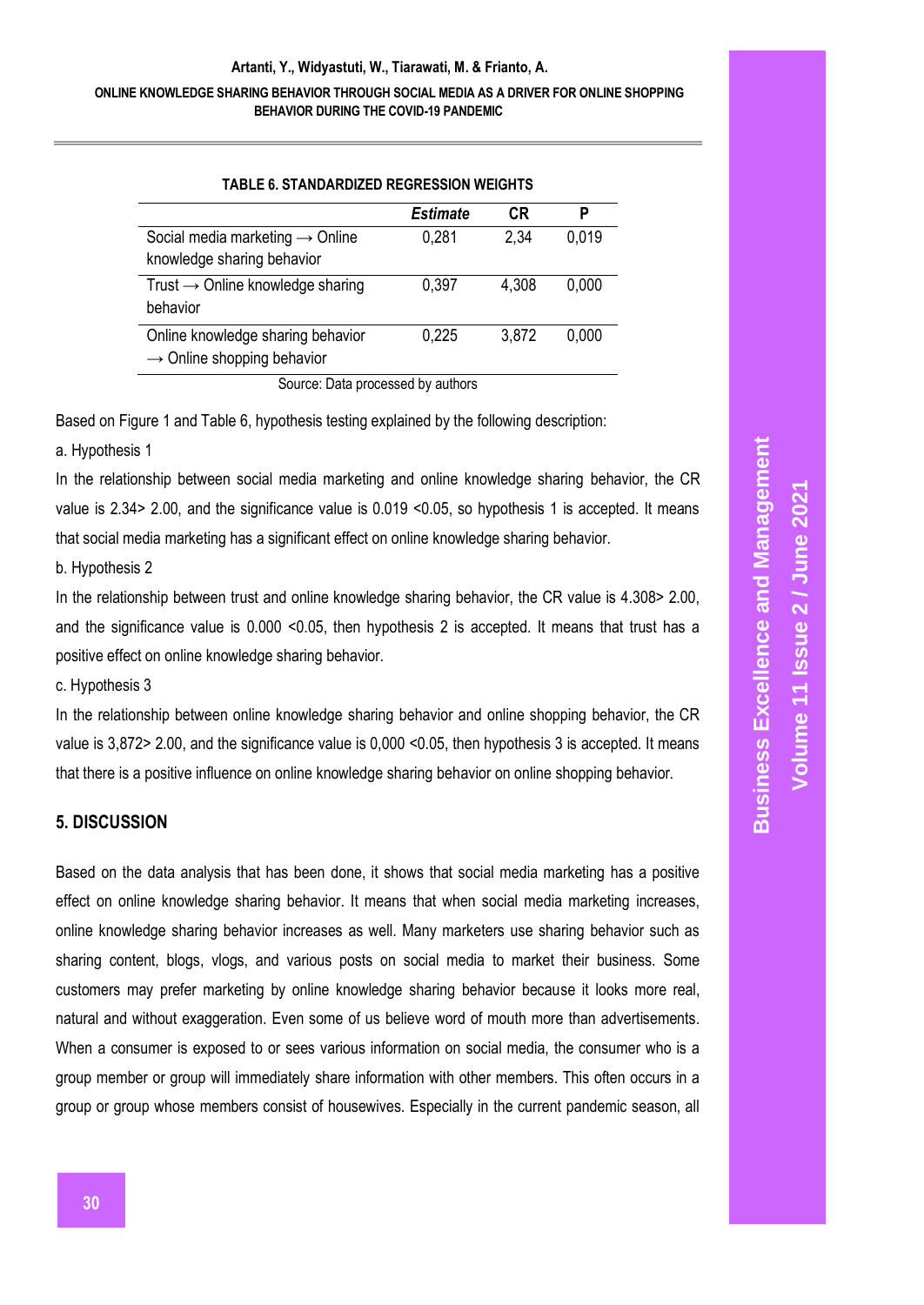information on social media, especially those related to health products for individuals or families, will spread quickly among a group or group members.

According to Gunelius, 2011, online content sharing can be done in two ways. The first thing customers find while reading is a few helpful tips. Usually, it can be found on blogs, Facebook, Twitter and other social networking tools with basic writing. Marketer also could use visual content such as presentations on share slides, videos on YouTube, and images on Flickr. According to Ghahtarani et al., 2020, his research results show that the social media dimension impacts knowledge sharing behavior. Besides, the study results indicate that interactions through social media and perceived benefits affect knowledge sharing behavior. Sophisticated social media has offered unique features by introducing new platforms where hundreds or even thousands of people worldwide can interact with each other and produce information or content online (Kwahk & Park, 2016).

The influencer boom nowadays has a significant impact on marketing. Social media is used significantly in people's social activities. It has drastically changed users to contribute to public knowledge, share information and their experiences with friends, family and markets (Chang & Chuang, 2011). It is starting from an honest review of a product that gets a positive response from viewers. They believe that reviews could be more than advertisements that make marketers take advantage. Therefore, what initially obtained from one audience to many audiences can now be patterned (Paramitha, 2011). This is because the free interaction on social media makes the distribution of information very fast. Furthermore, marketers are more likely to use influencers to persuade their audience, considering that they trust influencers more than advertisements.

Trust is an essential element for maintaining exchange relations between members in a group. Members are more willing to interact and share or exchange knowledge if there is trust among themselves. In this case, trust is considered a belief in reliability and integrity among group members. Based on the results of data analysis, it can be concluded that trust has a positive effect on online knowledge sharing behavior. It means that every trust has increased, the online knowledge sharing behavior will also increase. Social trust is one of the significant determinants of knowledge sharing in online communities (Lin et al., 2009). In the online knowledge sharing behavior, it is obligatory to have trust between them. According to (Levin & Cross, 2004), people are more willing to provide useful knowledge when there is belief. In the sharing information behavior, someone will receive information from those who are trusted and vice versa. Someone who is trusted in providing information will provide information that is useful for the audience's needs, from the trust that the audience places on influencers to make marketers see this as a marketing opportunity. The existence of trust makes the information provided by influencers readily accepted by the audience. For this reason, marketers use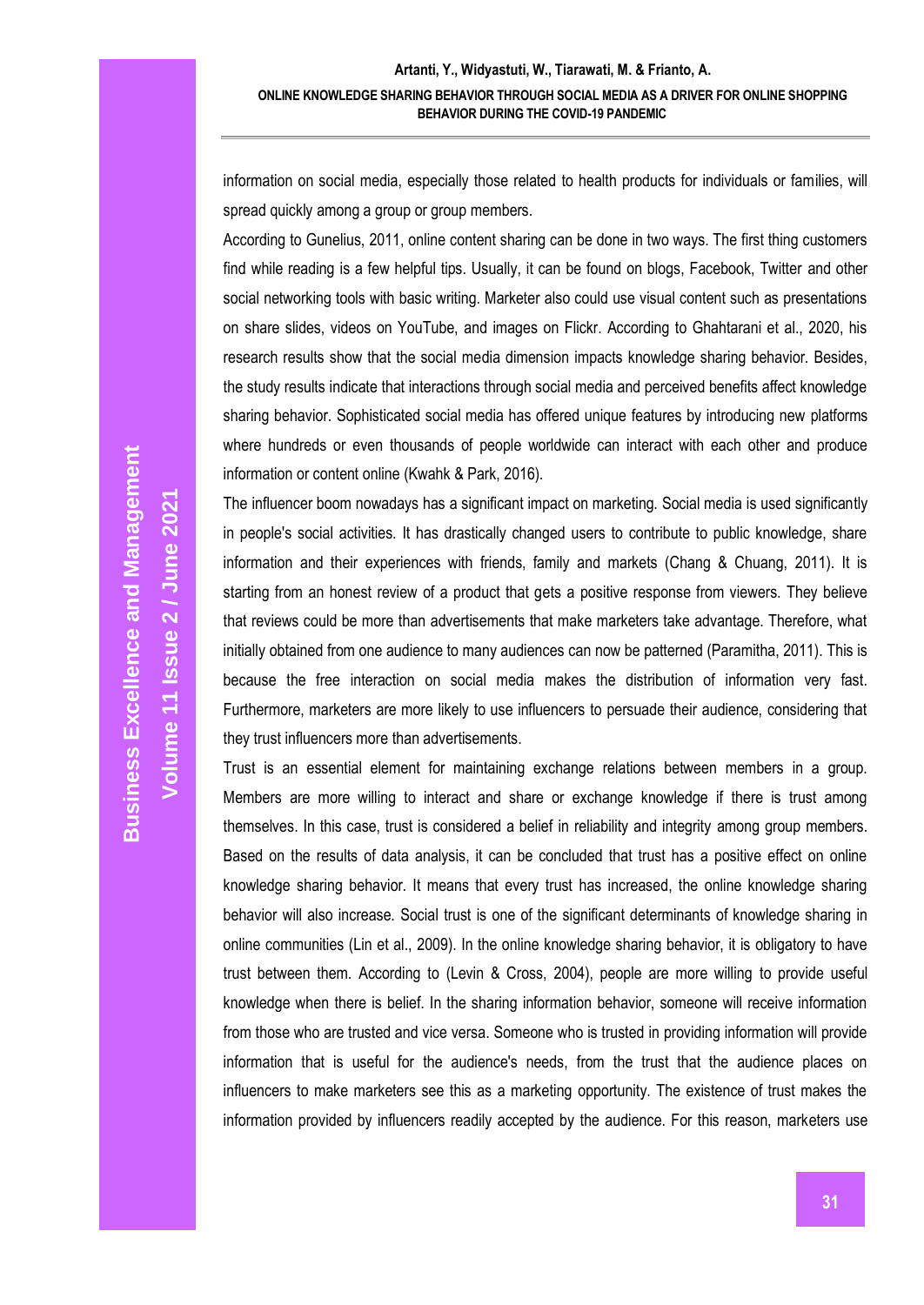influencers to convey information about products to make it easier for the audience to arrive and understand.

Several previous studies have had mixed results on this research relationship. (Bakker et al., 2006) found a negative influence between trust and knowledge sharing in a group. Then, Swift & Hwang, 2013 found positive but insignificant results in the impact of trust and knowledge sharing. (Ko, 2010) also found no positive influence between trust and knowledge sharing. Meanwhile, according to (Levin & Cross, 2004), the results of a positive impact between trust and knowledge sharing. Rutten et al., 2016 also state that there is a positive relationship between trust and knowledge sharing. However, Ghahtarani et al. (2020) clearly states that the relationship between trust and sharing behavior is rejected.

From the research results, it can be seen that online knowledge sharing behavior has a positive effect on online shopping behavior. It means that if online knowledge sharing behavior increases, it will encourage an increase in online shopping behavior (Ghahtarani et al., 2020) knowledge sharing behavior has an impact on consumer shopping behavior. It is because sharing knowledge/information affects consumers' thinking, feelings and needs. Through social media platforms, users share their ideas and thoughts. Purchase intention or shopping behavior is a personal one that can be influenced through information and emotional processes. Sharing knowledge can impact purchase intentions because people can make wise decisions in making purchases with knowledge about products and services.

#### **6. CONCLUSION AND IMPLICATION**

In this study, the researcher proposes a research model integrating social media marketing, trust, information sharing and shopping behavior. Through empirical research, this study examines the effect of social media marketing and trust on information-sharing behavior and its impact on shopping behavior among, housewives who are members of an online group or group. Hypothesis testing results show that: Hypothesis 1, which tests the effect of social media marketing on online knowledge sharing behavior, is fully supported. Hypothesis 2, which examines the impact of trust on online knowledge sharing behavior, is also fully supported. Hypothesis 3, which states that online knowledge sharing behavior affects online shopping behavior, is proven to be accepted.

The implications of this study are inseparable from several limitations or obstacles. First, the respondents of this study were limited to housewives and this occurred during the Covid-19 pandemic, so it cannot be generalized if this research is applied to normal conditions. Second, this study limits the use of specific measurement scales. Many different measurement scales have been developed to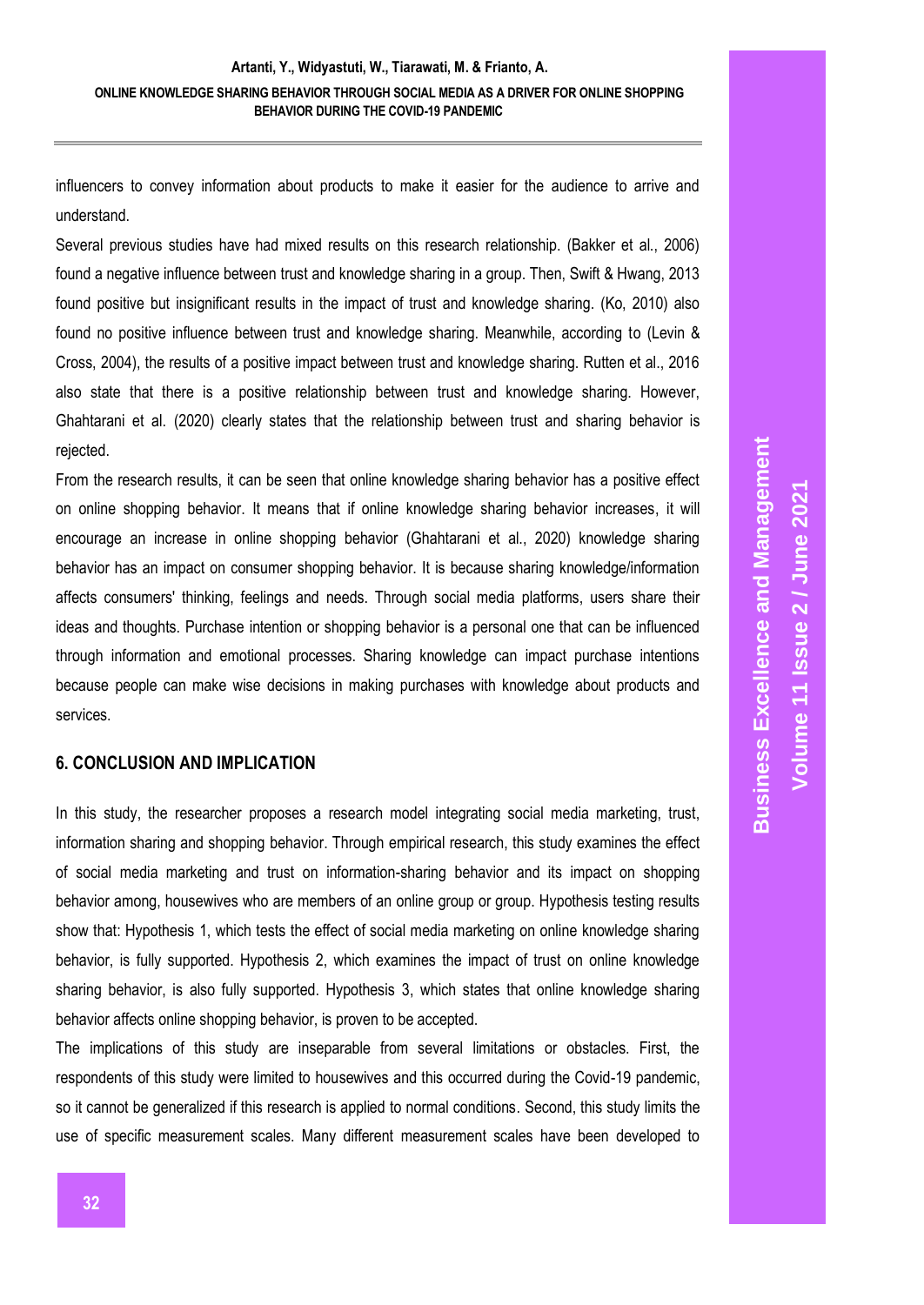measure the same construct. This results in the results of research where using different scales is not impossible to give better results. Hence, uniformity of scale on several other constructs will disturb respondents' attitudes and perceptions. It is recommended for future research to use different measurement scales even for the same construct.

# **REFERENCES**

- Atherley, R. (2011). What Does Engagement Mean to Your Stakeholders? /ahacreative.com/what-doesengagement-mean-to-your-stakeholders/
- Bakker, M., Leenders, R. T. A. J., Gabbay, S. M., Kratzer, J., & Van Engelen, J. M. L. (2006). Is trust really social capital? Knowledge sharing in product development projects. Learning Organization, 13(6), 594–605.<https://doi.org/10.1108/09696470610705479>
- Chang, H. H., & Chuang, S.-S. (2011). Social capital and individual motivations on knowledge sharing: Participant involvement as a moderator. Information & Management, 48(1), 9–18. [https://doi.org/https://doi.org/10.1016/j.im.2010.11.001](https://doi.org/https:/doi.org/10.1016/j.im.2010.11.001)
- Chiu, C.-M., Hsu, M.-H., & Wang, E. T. G. (2006). Understanding knowledge sharing in virtual communities: An integration of social capital and social cognitive theories. Decision Support Systems, 42(3), 1872–1888.<https://doi.org/10.1016/j.dss.2006.04.001>
- Chow, W. S., & Chan, L. S. (2008). Social network, social trust and shared goals in organizational knowledge sharing. Information and Management, 45(7), 458–465. <https://doi.org/10.1016/j.im.2008.06.007>
- De Bruyn, A., & Lilien, G. L. (2008). A multi-stage model of word-of-mouth influence through viral marketing. International Journal of Research in Marketing, 25(3), 151–163. <https://doi.org/10.1016/j.ijresmar.2008.03.004>
- Dobele, A., Lindgreen, A., Beverland, M., Vanhamme, J., & van Wijk, R. (2007). Why pass on viral messages? Because they connect emotionally. Business Horizons, 50(4), 291–304. <https://doi.org/10.1016/j.bushor.2007.01.004>
- Engeström, Y. (2001). Expansive Learning at Work: Toward an activity theoretical reconceptualization. Journal of Education and Work, 14(1), 133–156.<https://doi.org/10.1080/13639080020028747>
- Ghahtarani, A., Sheikhmohammady, M., & Rostami, M. (2020). The impact of social capital and social interaction on customers' purchase intention, considering knowledge sharing in social commerce context. Journal of Innovation and Knowledge, 5(3), 191–199. <https://doi.org/10.1016/j.jik.2019.08.004>

Gunelius, S. (2011). 30-Minutes SOCIAL MEDIA Marketing.

- Hinz, O., Skiera, B., Barrot, C., & Becker, J. U. (2011). Seeding strategies for viral marketing: An empirical comparison. Journal of Marketing, 75(6), 55–71.<https://doi.org/10.1509/jm.10.0088>
- Hongcharu, B., & Eiamkanchanalai, S. (2009). A Comparative Study Of Traditional Mass Media, The Internet And Mobile Phones For Integrated Marketing Communications. Journal of Business & Economics Research, 7(12), 7(12), 31–40. <http://ezproxy.unal.edu.co/docview/194884689?accountid=137090>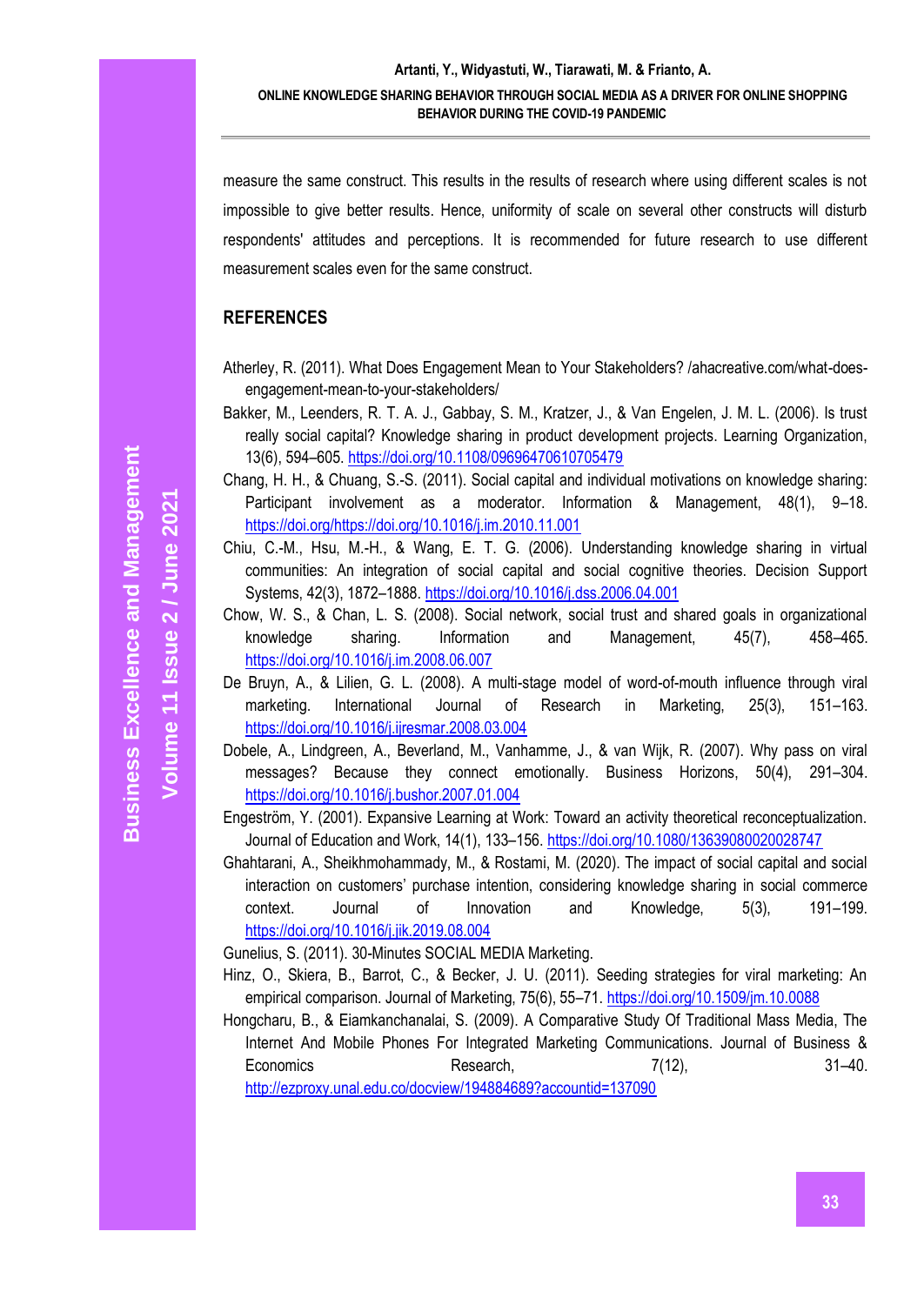- Jarvenpaa, S. L., Knoll, K., & Leidner, D. E. (1998). Is Anybody out There? Antecedents of Trust in Global Virtual Teams. Journal of Management Information Systems, 14(4), 29–64. <http://www.jstor.org/stable/40398291>
- Kaplan, A. M., & Haenlein, M. (2012). Social media : back to the roots and back to the future. 14(2), 101–104.<https://doi.org/10.1108/13287261211232126>
- Kietzmann, J. H., Hermkens, K., McCarthy, I. P., & Silvestre, B. S. (2011). Social media? Get serious! Understanding the functional building blocks of social media. Business Horizons, 54(3), 241–251. <https://doi.org/10.1016/j.bushor.2011.01.005>
- Kim, A. J., & Ko, E. (2012). Do social media marketing activities enhance customer equity? An empirical study of luxury fashion brand. Journal of Business Research, 65(10), 1480–1486. [https://doi.org/https://doi.org/10.1016/j.jbusres.2011.10.014](https://doi.org/https:/doi.org/10.1016/j.jbusres.2011.10.014)
- Kim, Hannah & Lee, Jeongmin & Oh, Sung. (2019). Individual characteristics influencing the sharing of knowledge on social networking services: online identity, self-efficacy, and knowledge sharing intentions. Behaviour & Information Technology. 39. 1-12. <https://doi.org/10.1080/0144929X.2019.1598494>
- Ko, D. G. (2010). Consultant competence trust doesn't pay off, but benevolent trust does! Managing knowledge with care. Journal of Knowledge Management, 14(2), 202–213. <https://doi.org/10.1108/13673271011032355>
- Kwahk, K. Y., & Park, D. H. (2016). The effects of network sharing on knowledge-sharing activities and job performance in enterprise social media environments. Computers in Human Behavior, 55, 826– 839.<https://doi.org/10.1016/j.chb.2015.09.044>
- Levin, D. Z., & Cross, R. (2004). The Strength of Weak Ties You Can Trust: The Mediating Role of Trust in Effective Knowledge Transfer. Management Science, 50(11), 1477–1490. <https://doi.org/10.1287/mnsc.1030.0136>
- Lin, M. J. J., Hung, S. W., & Chen, C. J. (2009). Fostering the determinants of knowledge sharing in professional virtual communities. Computers in Human Behavior, 25(4), 929–939. <https://doi.org/10.1016/j.chb.2009.03.008>
- Ma, W. W. K., & Chan, A. (2014). Knowledge sharing and social media: Altruism, perceived online attachment motivation, and perceived online relationship commitment. Computers in Human Behavior, 39(April), 51–58.<https://doi.org/10.1016/j.chb.2014.06.015>
- Masoud, E. Y. (2013). The Effect of Perceived Risk on Online Shopping in Jordan. European Journal of Business and Management, 5(6), 76–88.
- Mayer, R. C. ., Davis, J. H. ., & Schoorman, F. . D. (1995). An Integrative Model of Organizational Trust. Academy of Management Review, 20(3), 709–734.
- McAllister, D. J. (1995). Affect- and cognition-based trust as foundations for interpersonal cooperation in organizations. In Academy of Management Journal (Vol. 38, Issue 1, pp. 24–59). Academy of Management.<https://doi.org/10.2307/256727>
- McKnight, D. H., Cummings, L. L., & Chervany, N. L. (1998). Initial Trust Formation in New Organizational Relationships. The Academy of Management Review, 23(3), 473–490. <https://doi.org/10.2307/259290>
- [Nguyen, T.-M.](https://www.emerald.com/insight/search?q=Tuyet-Mai%20Nguyen) (2021), "Four-dimensional model: a literature review in online organisational knowledge sharing", *[VINE Journal of Information and Knowledge Management Systems](https://www.emerald.com/insight/publication/issn/2059-5891)*, Vol. 51 No. 1, pp. 109- 138. <https://doi.org/10.1108/VJIKMS-05-2019-0077>